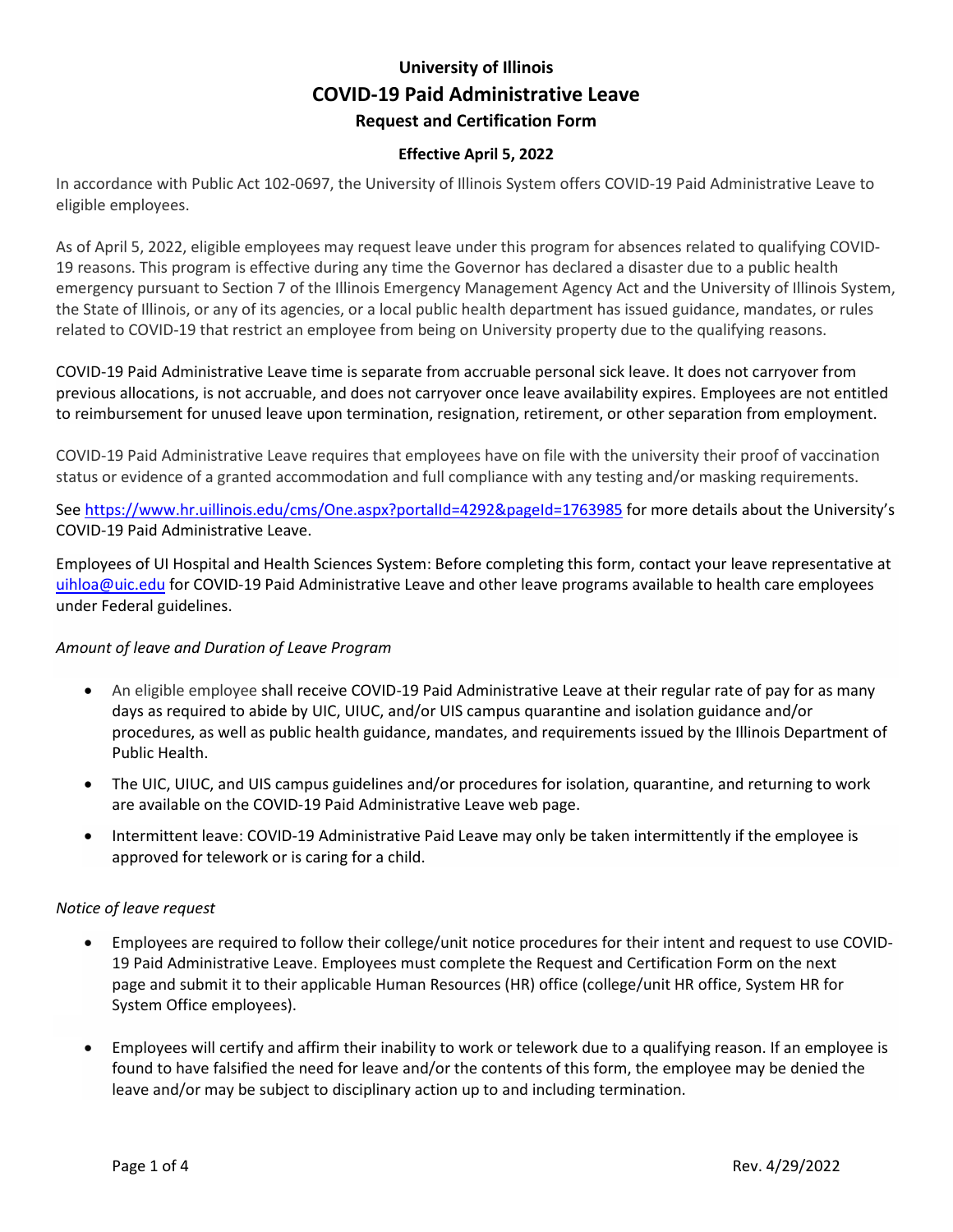## **COVID-19 ADMINISTRATIVE PAID LEAVE REQUEST AND CERTIFICATION FORM**

| TO BE COMPLETED BY EMPLOYEE                                                                                                                                                                                                                                                                    |  |  |  |
|------------------------------------------------------------------------------------------------------------------------------------------------------------------------------------------------------------------------------------------------------------------------------------------------|--|--|--|
|                                                                                                                                                                                                                                                                                                |  |  |  |
|                                                                                                                                                                                                                                                                                                |  |  |  |
|                                                                                                                                                                                                                                                                                                |  |  |  |
|                                                                                                                                                                                                                                                                                                |  |  |  |
|                                                                                                                                                                                                                                                                                                |  |  |  |
|                                                                                                                                                                                                                                                                                                |  |  |  |
|                                                                                                                                                                                                                                                                                                |  |  |  |
|                                                                                                                                                                                                                                                                                                |  |  |  |
| <b>REASON FOR LEAVE</b>                                                                                                                                                                                                                                                                        |  |  |  |
|                                                                                                                                                                                                                                                                                                |  |  |  |
| Because of COVID-19, I am unable to work (including telework) because I (mark only one):                                                                                                                                                                                                       |  |  |  |
| 1. Have received a positive COVID-19 diagnosis via a PCR test or a probable COVID-19 diagnosis via an<br>antigen diagnostic test and must isolate in accordance with UIC, UIUC, and/or UIS campus quarantine and<br>isolation guidance and/or procedures.                                      |  |  |  |
| 2. Have been in close contact with a person who had a confirmed case of COVID-19 and is required to<br>quarantine in accordance with UIC, UIUC, or UIS campus quarantine and isolation guidelines and/or procedures.                                                                           |  |  |  |
| 3. Am required by UIC, UIUC, or UIS campus quarantine and isolation guidelines and/or procedures to be<br>excluded from university property due to COVID-19 symptoms.                                                                                                                          |  |  |  |
| 4. Must care for a child(ren) who is/are unable to attend daycare, elementary or secondary school<br>because the child(ren) must isolate or quarantine because the child(ren) has/have:                                                                                                        |  |  |  |
| A confirmed positive COVID-19 diagnosis via a PCR test or a probable COVID-19 diagnosis via an<br>İ.<br>antigen diagnostic test, or                                                                                                                                                            |  |  |  |
| ii.<br>Been in close contact with a person who has a confirmed case of COVID-19, or                                                                                                                                                                                                            |  |  |  |
| iii.<br>Been required by the school or school district policy to be excluded from school district property<br>due to COVID-19 symptoms.                                                                                                                                                        |  |  |  |
| My vaccination status and documentation is (mark those that apply):                                                                                                                                                                                                                            |  |  |  |
| 1. I am or will be fully vaccinated with a COVID-19 vaccine approved by the Food and Drug<br>Administration at the time of my leave and will provide proof of vaccination according to my university's<br>protocols. The dates of my vaccination doses are _______ and ________.               |  |  |  |
| 2. I have provided proof of being fully vaccinated with a COVID-19 vaccine approved by the Food and<br>Drug Administration according to my university's protocols, e.g., uploaded to university vaccination tracking<br>system. The dates of my vaccination doses are __________ and ________. |  |  |  |
| 3. I have an approved medical or religious accommodation by the University at the time of my leave and<br>am complying with all the requirements of my accommodation including required testing and/or masking. The<br>date of my approved medical or religious accommodation is _________.    |  |  |  |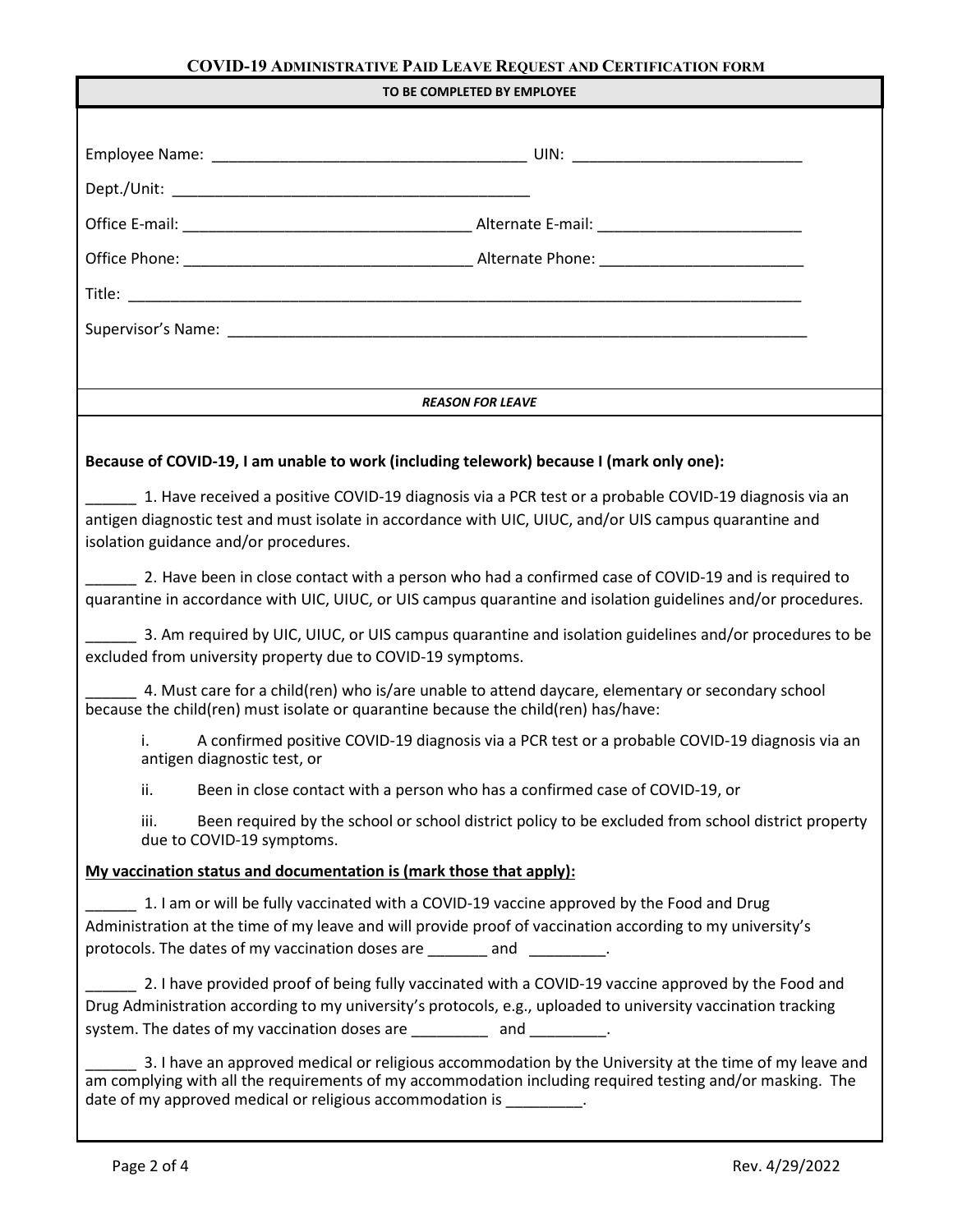| <b>DATES FOR WHICH LEAVE IS REQUESTED</b>                                                                                                                                                                                                                                                                                                                                                                                        |  |  |  |
|----------------------------------------------------------------------------------------------------------------------------------------------------------------------------------------------------------------------------------------------------------------------------------------------------------------------------------------------------------------------------------------------------------------------------------|--|--|--|
| LEAVE WILL BE TAKEN AS (check all that apply):                                                                                                                                                                                                                                                                                                                                                                                   |  |  |  |
| a block of time from to                                                                                                                                                                                                                                                                                                                                                                                                          |  |  |  |
| (month/day/year)<br>(month/day/year)                                                                                                                                                                                                                                                                                                                                                                                             |  |  |  |
| intermittently (e.g., separate blocks of time or any part of a single day due to a single qualifying reason)<br>(please describe on separate sheet and attach to application)                                                                                                                                                                                                                                                    |  |  |  |
| Start date of intermittent leave                                                                                                                                                                                                                                                                                                                                                                                                 |  |  |  |
| NOTE: COVID-19 Paid Administrative Leave may only be taken intermittently if you are either 1) caring for a child(ren) due to qualifying<br>COVID-19 reasons, or 2) approved for remote work.                                                                                                                                                                                                                                    |  |  |  |
| I have read the information regarding the Illinois Department of Public Health's vaccination requirements, the<br>applicable campus quarantine and isolation guidelines and/or procedures, and the "COVID-19 Paid<br>Administrative Leave" above and understand all my obligations under this leave. To the extent the circumstances<br>that necessitate my need for leave change, I agree to notify the University immediately. |  |  |  |
| I understand I may be denied the leave and/or may be subject to disciplinary action up to and including<br>termination if found to have falsified the need for leave or the contents of this form.                                                                                                                                                                                                                               |  |  |  |
| I certify and affirm that I am unable to work (including telework) because of the above indicated<br>reason, that my vaccination status, or accommodation status and compliance, is accurate, and that<br>the information provided in this COVID-19 Paid Administrative Leave Request and Certification form<br>is true and correct.                                                                                             |  |  |  |
| <b>Employee Signature</b><br>Date                                                                                                                                                                                                                                                                                                                                                                                                |  |  |  |